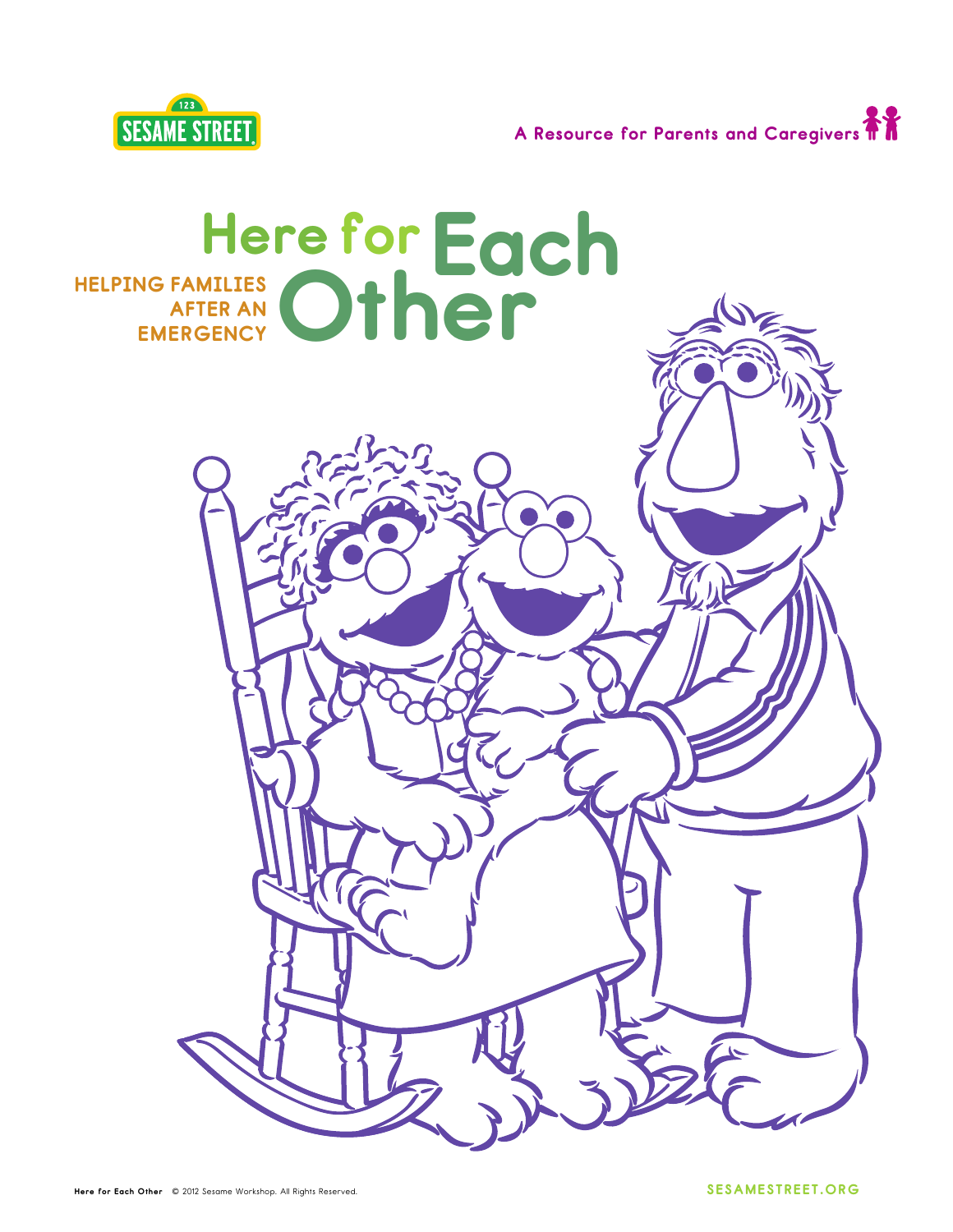



## **A Resource for Parents and Caregivers**

#### **DEAR PARENTS AND CAREGIVERS,**

Emergencies can be overwhelming, particularly for young children. Things can change suddenly, and maybe drastically. But even in the most difficult circumstances, you can find strength and resilience within your family and community.

Understandably, your first priority is keeping your family safe. However, after the event, your comfort and support can significantly help your child and your whole family. There are simple ways you can soothe and reassure one another. Through your routines, you can bring a sense of calm into your lives.

To help adults and children cope with disasters, Sesame Street developed **Here for Each Other**, a resource that includes tips, ideas, and activities. In these pages, you'll find ways to talk with your child about what happened while remaining hopeful for better things to come. With this information you can create a comfortable and caring environment, no matter where you are, even when you're not surrounded by your own familiar things.

Your furry Sesame friends are here to help you and your child through this challenging time.

### **For more information and resources, visit:**

**aap.org aspca.org ready.gov redcross.org savethechildren.org/usemergency whyhunger.org/findfood**

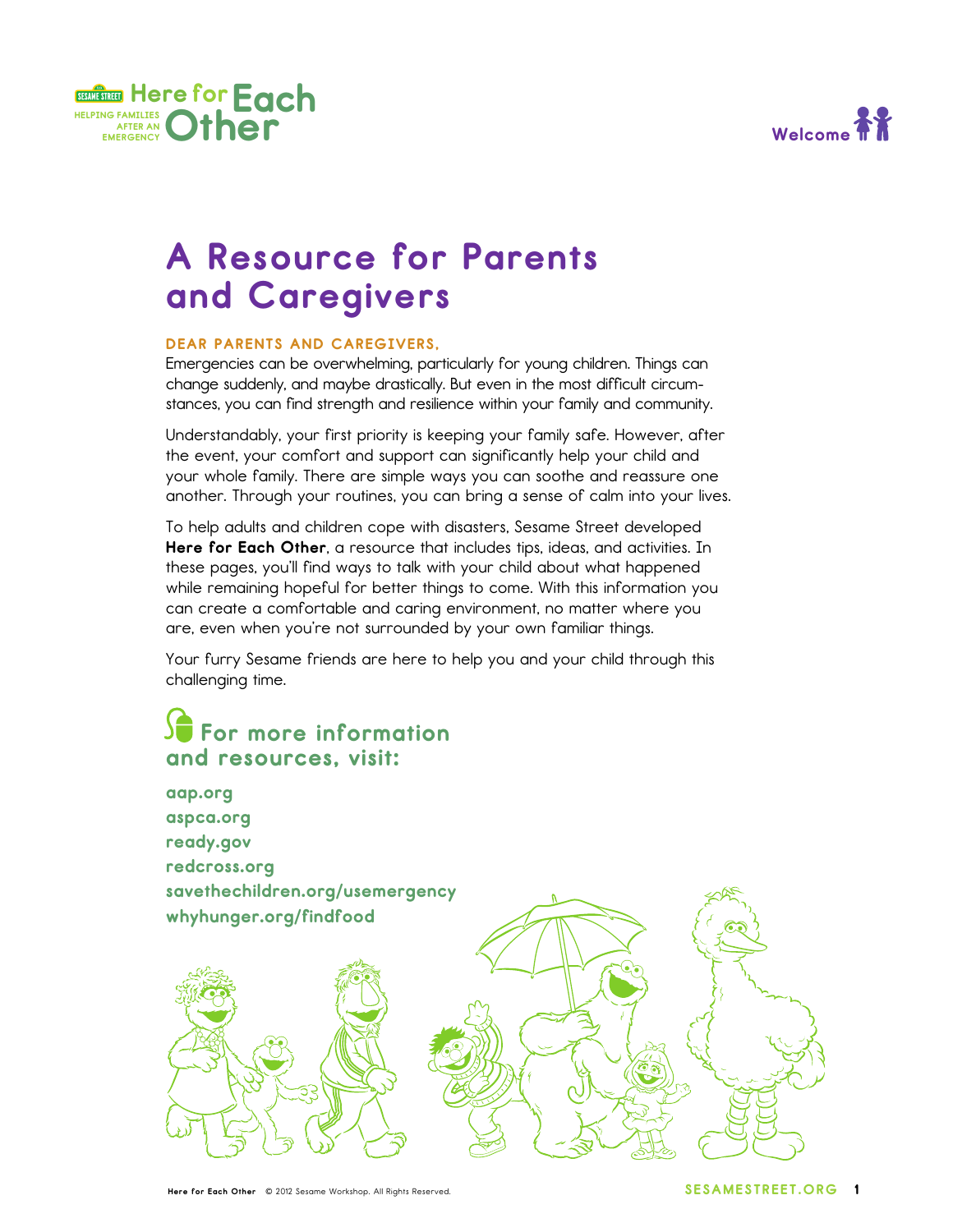



## **Communicating and Reassuring**

**Here are some ideas to help you communicate with your child and reassure him that he is loved. You can help your child by:**

- **GIVING THE FACTS** Use simple words to explain what has happened (see the "What Just Happened?" page at the end of this document). For example, in the case of a hurricane, explain that it is a big storm with a lot of wind and rain. Explain that it can be scary, but that adults do their best to keep children safe.
- **THE OFFERING COMFORT** Children often take their cues from you, when you react, they react. Try to model a sense of calm in front of your child; it is important to ease your own fears as well as his. Answer questions, even those that are repetitious, honestly and with simple words to make it clearer. Reassure children that what happened is not their fault, and that you love them and will take care of them.
- $\bullet$  **LISTENING AND TALKING** Follow your child's lead. If she prefers not to talk, play with her and spend time doing activities she enjoys. If she expresses sadness, anger, or fear, tell her it's okay to feel this way, and encourage her to continue sharing her feelings through words or pictures.

### **TAKE CARE OF YOURSELF:**

In any emergency, taking care of yourself, both physically and emotionally, will allow you to be more helpful to your child. After the immediate danger is over, build a support system with relatives, friends, faith leaders, or counselors. Be aware of how you are feeling immediately after the emergency, as well as in the days and months following the event.

# **Talking Together**

**What to say when your child says, "I'm scared!"**

### - **2 YEARS OLD OR YOUNGER:**

Let your child know it's okay to feel scared. Even more than words, young children need tangible reassurance. Try providing your child with a comfort item to hold on to, and keep her close at hand. Lots of hugs help, too!

- **3 TO 5:** "It's OK to feel scared. Can you tell Mommy why you're scared? Mommy loves you, and I will be here to keep you safe."
- **6 TO 11:** Start by asking your child what she already knows about what has happened and how she's feeling, so that you know how to address her particular concerns.

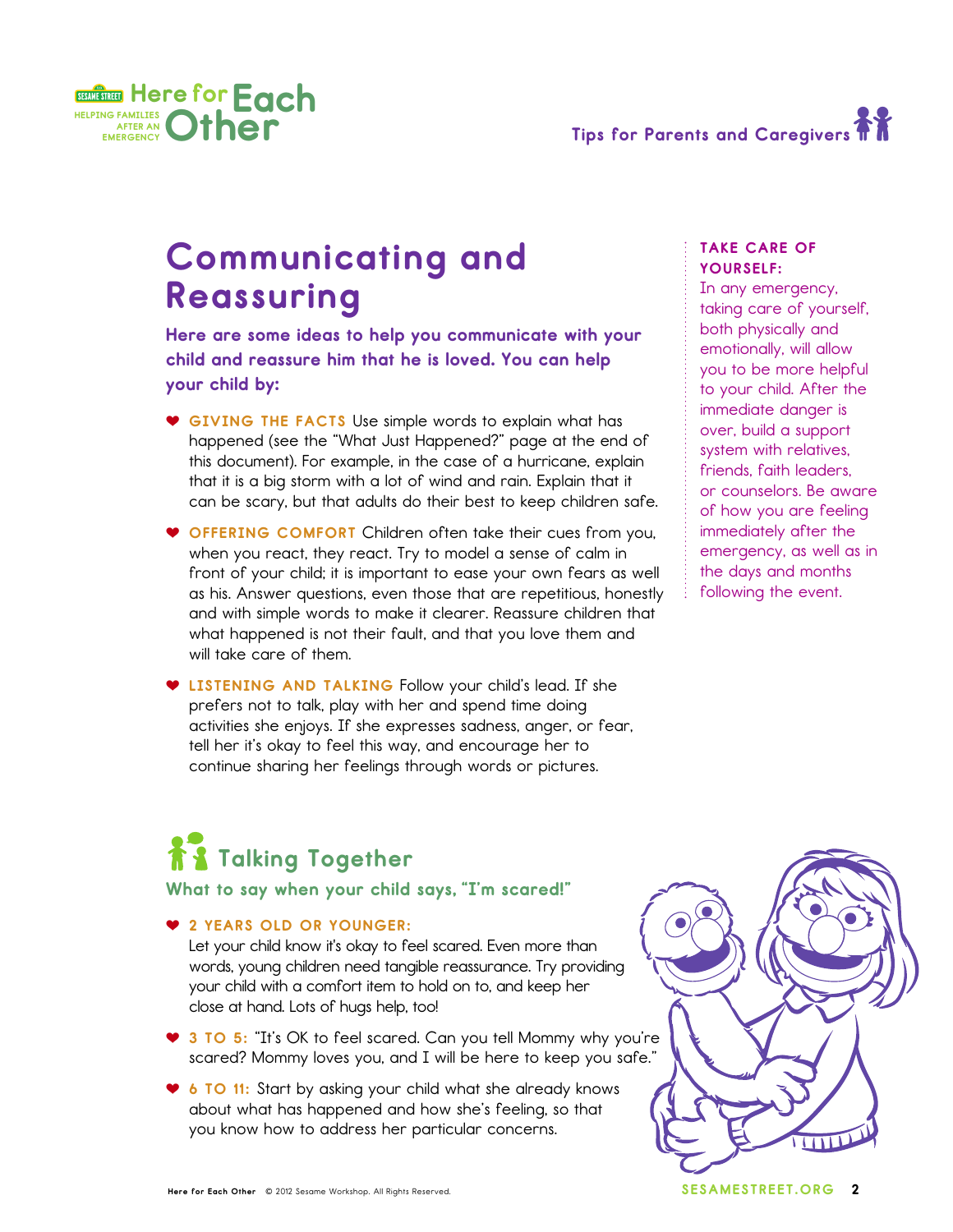

## **Staying Positive and Useful**

**There are simple ways to stay positive after an emergency. Here are some ideas to keep in mind:**

- $\bullet$  TRY TO KEEP A NORMAL ROUTINE Children like consistency: As much as possible, try to stick to a daily routine. To help your child feel calm and safe, encourage him to engage in everyday activities, such as playing with blocks or telling a bedtime story.
- **SPEND TIME TOGETHER** Simply smiling, laughing, and playing together can help children feel safe. Encourage your child to do things that can help her express her emotions, such as drawing a picture or singing a song.
- **MONITOR MEDIA USE** Avoid having your child watch or see repeated images of troubling events, such as a natural disaster and its damage. Young children might think that the event is happening over and over, in real time.

**Talking Together**

**"Let's make up a story about**

**how we are feeling."**